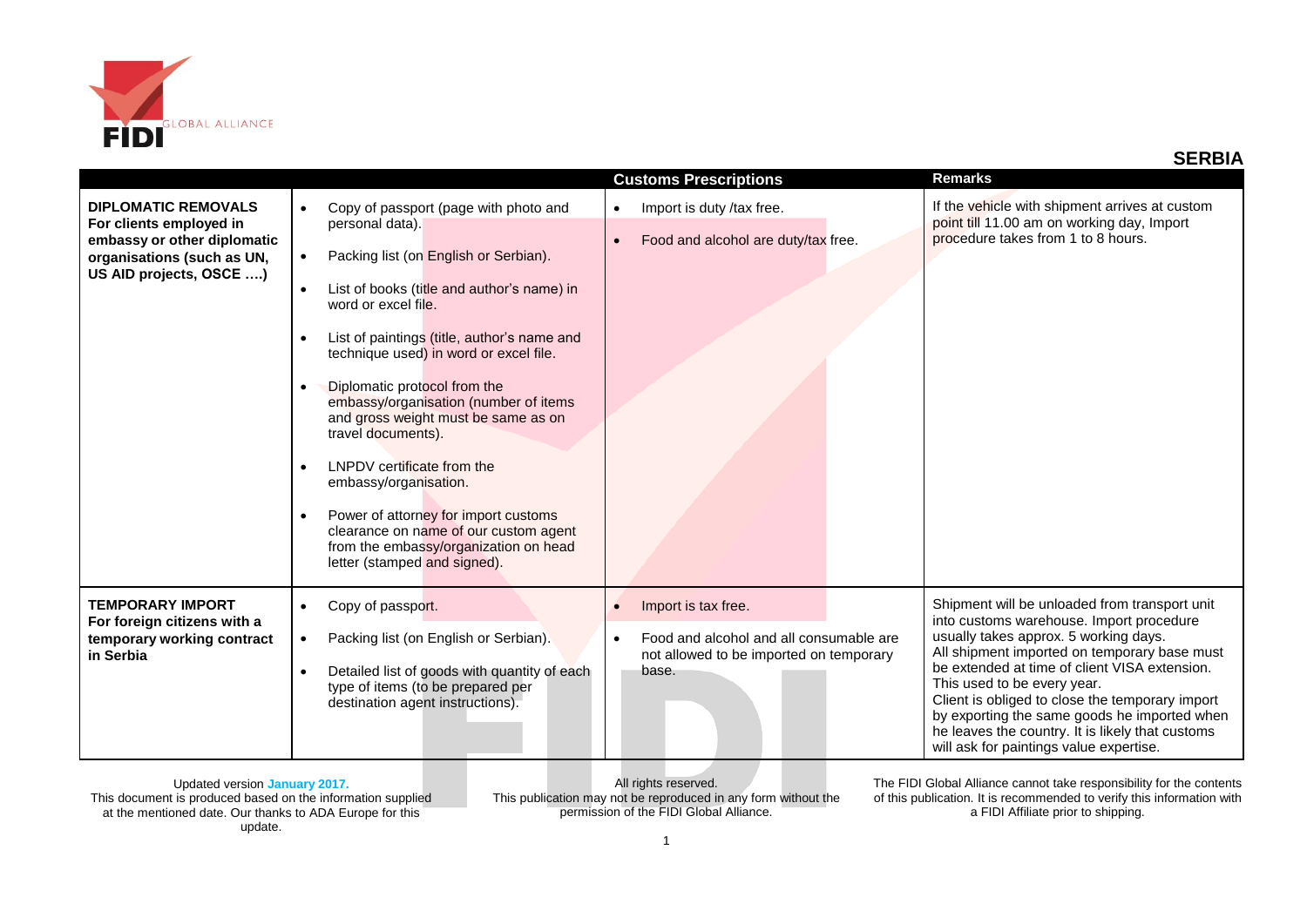

|                                                                                                                                                                                                                                                                                                                                                                                                                                                                                                                                                                                                                                                                                                                                                                                                                                                                                                                           | <b>Customs Prescriptions</b> | <b>Remarks</b> |
|---------------------------------------------------------------------------------------------------------------------------------------------------------------------------------------------------------------------------------------------------------------------------------------------------------------------------------------------------------------------------------------------------------------------------------------------------------------------------------------------------------------------------------------------------------------------------------------------------------------------------------------------------------------------------------------------------------------------------------------------------------------------------------------------------------------------------------------------------------------------------------------------------------------------------|------------------------------|----------------|
| List of books (name and author, typed in<br>word or excel)-to be prepared per<br>destination agent instructions.<br>List of paintings (name, author and<br>$\bullet$<br>technique used, typed in word or excel)-to<br>be prepared per destination agent<br>instructions.<br>List of electrical items (with brand, model<br>$\bullet$<br>and serial number, typed in word or<br>excel)-to be prepared per destination<br>agent instructions.<br>Certificate from police station (document<br>called "uverenje") that client is allowed for<br>import of household goods which will be<br>obtained on base of business<br>visa/temporary residence (to obtain the<br>certificate, the temporary resident VISA<br>must be valid for more than 3 months).<br>Power of attorney for import customs<br>$\bullet$<br>clearance on name of custom agent from<br>clients' company (on company head letter,<br>signed and stamped). |                              |                |
| Cost of transport (from origin to destination<br>$\bullet$<br>in Serbia).                                                                                                                                                                                                                                                                                                                                                                                                                                                                                                                                                                                                                                                                                                                                                                                                                                                 |                              |                |

All rights reserved. This publication may not be reproduced in any form without the permission of the FIDI Global Alliance.

The FIDI Global Alliance cannot take responsibility for the contents of this publication. It is recommended to verify this information with a FIDI Affiliate prior to shipping.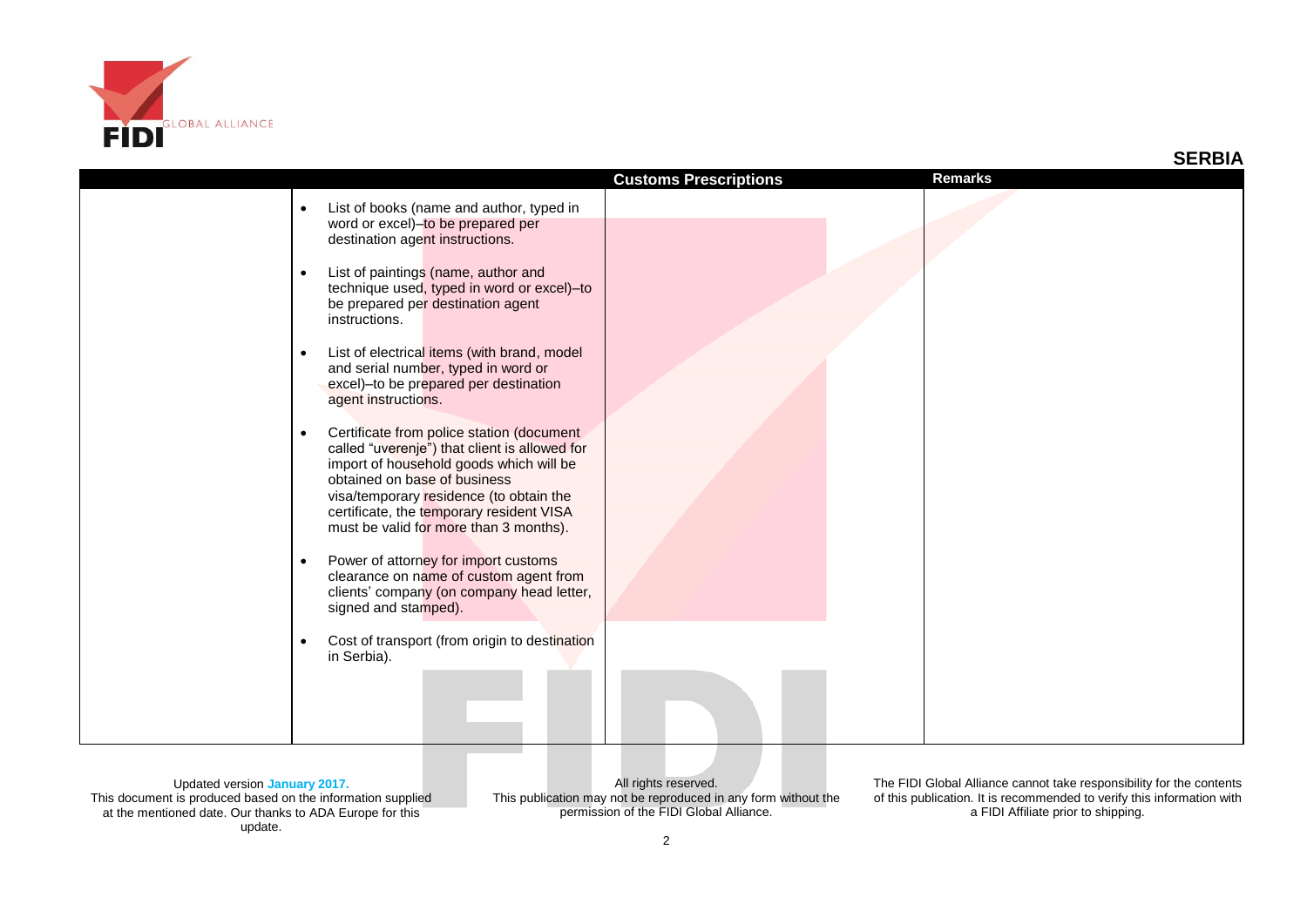

|                                            |                                                                                                                                                                                                                                                                                                                                                                                                                                                                                                                                                                                                                                                                                                                                                                                                                                                                                                               | <b>Customs Prescriptions</b>                                                                                                                                                                                                                                                                                                                                                                                                                                                                                                                                                                                                                                                                                                                                              | <b>Remarks</b>                                                                                                                                                                                                           |
|--------------------------------------------|---------------------------------------------------------------------------------------------------------------------------------------------------------------------------------------------------------------------------------------------------------------------------------------------------------------------------------------------------------------------------------------------------------------------------------------------------------------------------------------------------------------------------------------------------------------------------------------------------------------------------------------------------------------------------------------------------------------------------------------------------------------------------------------------------------------------------------------------------------------------------------------------------------------|---------------------------------------------------------------------------------------------------------------------------------------------------------------------------------------------------------------------------------------------------------------------------------------------------------------------------------------------------------------------------------------------------------------------------------------------------------------------------------------------------------------------------------------------------------------------------------------------------------------------------------------------------------------------------------------------------------------------------------------------------------------------------|--------------------------------------------------------------------------------------------------------------------------------------------------------------------------------------------------------------------------|
| <b>RETURNING SERBIAN</b><br><b>CITIZEN</b> | Copy of passport.<br>Copy of personal ID card (with the address<br>$\bullet$<br>in city where delivery should be).<br>Packing list (in English or Serbian).<br>Detailed list of goods with quantity & value<br>of each type of items-to be prepared per<br>destination agent instructions.<br>Total number of books in the shipment.<br>List of paintings (title, author's name and<br>technique used) in word or excel file-to be<br>prepared per destination agent<br>instructions.<br>Photos of each painting (sent to us by<br>mail).<br>Paintings value expertise (if there are<br>paintings in the shipment).<br>List of electrical items (type, brand, model<br>and serial number) in word or excel file-to<br>be prepared per destination agent<br>instructions.<br>Power of attorney for import customs<br>$\bullet$<br>clearance on name of our custom agent<br>(client should sign this document). | If client worked abroad for more than 2<br>years (and if he can prove it with certificate<br>from Serbian embassy) import is tax free for<br>up to 5000 Euros of value of the goods (in<br>this case we would need original passport<br>on day of import cc, client must show last<br>stamp of entrance in Serbia - not older than<br>1 year).<br>If client didn't worked abroad for more than<br>2 years (or he cannot prove it with<br>certificate from Serbian embassy) import<br>will be taxable. Taxes and duties are<br>calculated on value of the shipment $+$ cost<br>of transport. Please don't declare any value<br>of the goods or cost of transport on travel<br>documents before our approval.<br>Food products, alcohol and consumables<br>are not allowed. | Shipment will be unloaded in custom warehouse<br>for import customs clearance (except if client<br>worked for Serbian Ministry of Foreign Affairs<br>abroad.<br>Import procedure usually take approx. 5 working<br>days. |

All rights reserved. This publication may not be reproduced in any form without the permission of the FIDI Global Alliance.

The FIDI Global Alliance cannot take responsibility for the contents of this publication. It is recommended to verify this information with a FIDI Affiliate prior to shipping.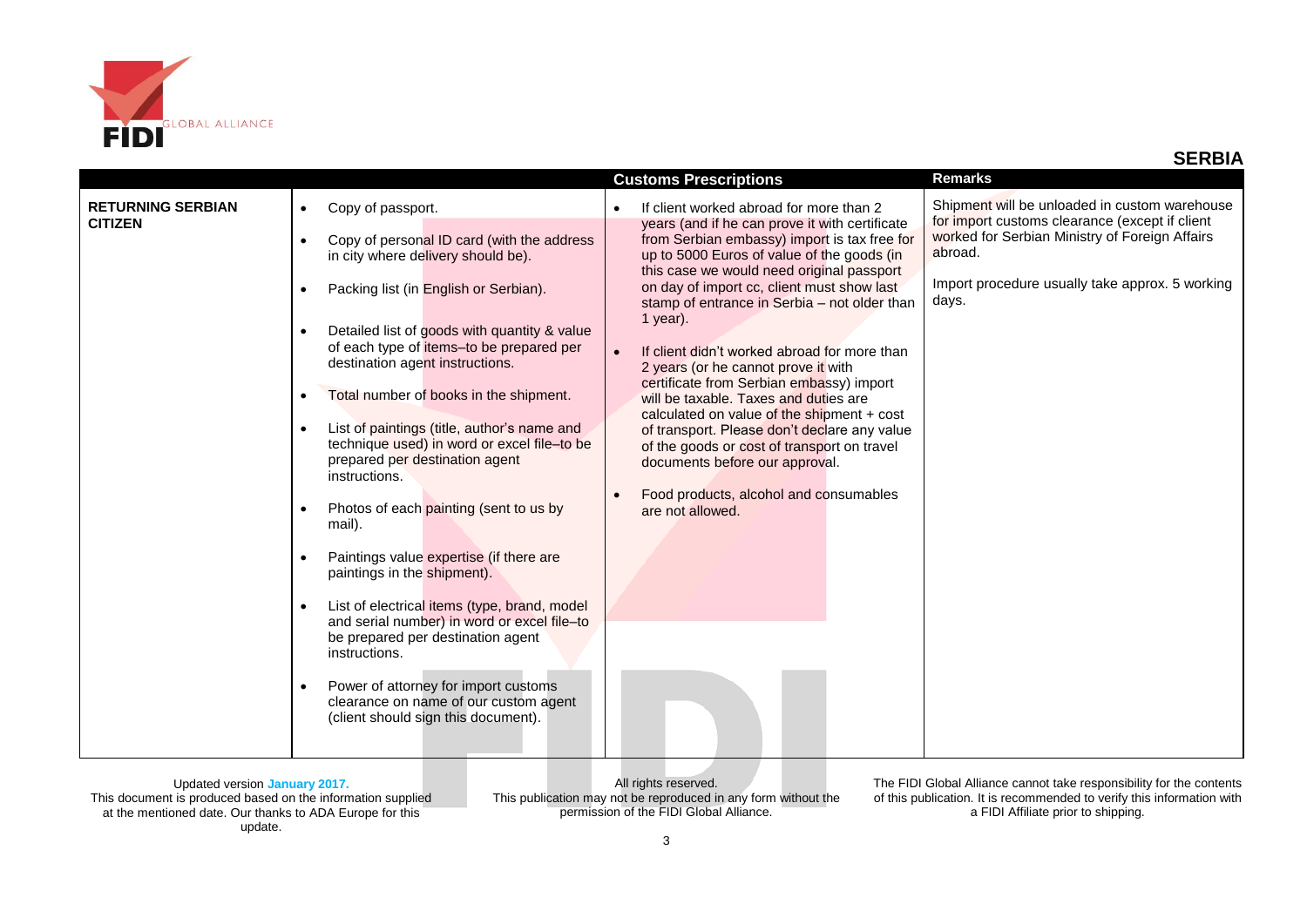

|                                                                                                                                                               |                                                                                                                                                                                                                                                                                                                                                                                                                                                     |                                                                                                                                                                                                                                                                                                                  | <b>SERBIA</b>                                                                                                                        |
|---------------------------------------------------------------------------------------------------------------------------------------------------------------|-----------------------------------------------------------------------------------------------------------------------------------------------------------------------------------------------------------------------------------------------------------------------------------------------------------------------------------------------------------------------------------------------------------------------------------------------------|------------------------------------------------------------------------------------------------------------------------------------------------------------------------------------------------------------------------------------------------------------------------------------------------------------------|--------------------------------------------------------------------------------------------------------------------------------------|
|                                                                                                                                                               |                                                                                                                                                                                                                                                                                                                                                                                                                                                     | <b>Customs Prescriptions</b>                                                                                                                                                                                                                                                                                     | <b>Remarks</b>                                                                                                                       |
|                                                                                                                                                               | Cost of transport (from origin to destination<br>in Serbia.<br>Certificate from Serbian embassy (at<br>country of origin) proving that client worked<br>abroad for more than 2 years (if this is the<br>case).                                                                                                                                                                                                                                      |                                                                                                                                                                                                                                                                                                                  |                                                                                                                                      |
| <b>Firearms</b>                                                                                                                                               | Permits for import is necessary (one from<br>ministry of internal affairs and one from police).<br>For temporary import client must be in country<br>for more than 1 year before he can ask for<br>import documents.                                                                                                                                                                                                                                |                                                                                                                                                                                                                                                                                                                  | Very difficult import procedure. Import licenses<br>are valid for very short time                                                    |
| <b>Plants</b>                                                                                                                                                 | 2 Phytosanitary exams are necessary (one at<br>Serbian border and one at destination city of<br>residence). Always check with destination<br>agent about the procedure.                                                                                                                                                                                                                                                                             | Subject to examination. May cause delay in<br>import procedure.                                                                                                                                                                                                                                                  | Not all custom offices have the phytosanitary<br>equipment. This may cause delay in transport<br>and delivery.                       |
| <b>MOTOR VEHICLES</b><br><b>DIPLOMATIC</b><br>For clients employed in<br>embassy or other diplomatic<br>organisations (such as UN,<br>US AID projects, OSCE ) | Copy of passport (page with photo and<br>$\bullet$<br>personal data).<br>Diplomatic protocol from the<br>$\bullet$<br>embassy/organisation (all data of vehicle<br>must be same as on travel documents).<br>LNPDV certificate from the<br>$\bullet$<br>embassy/organisation.<br>Power of attorney for import customs<br>$\bullet$<br>clearance on name of our custom agent<br>from the embassy/organization on head<br>letter (stamped and signed). | Import is tax free.<br>$\bullet$<br>Note that next data will be needed: type,<br>$\bullet$<br>model, chassis serial number, engine serial<br>number, number of doors and seats, colour,<br>weight, engine volume (ccm), power of<br>engine (KW).<br>Diplomats are allowed to import one car<br>$\bullet$<br>only | If the truck with the vehicle arrives at customs<br>point till 11.00 am on working day, import<br>procedure takes from 1 to 8 hours. |

All rights reserved. This publication may not be reproduced in any form without the permission of the FIDI Global Alliance.

The FIDI Global Alliance cannot take responsibility for the contents of this publication. It is recommended to verify this information with a FIDI Affiliate prior to shipping.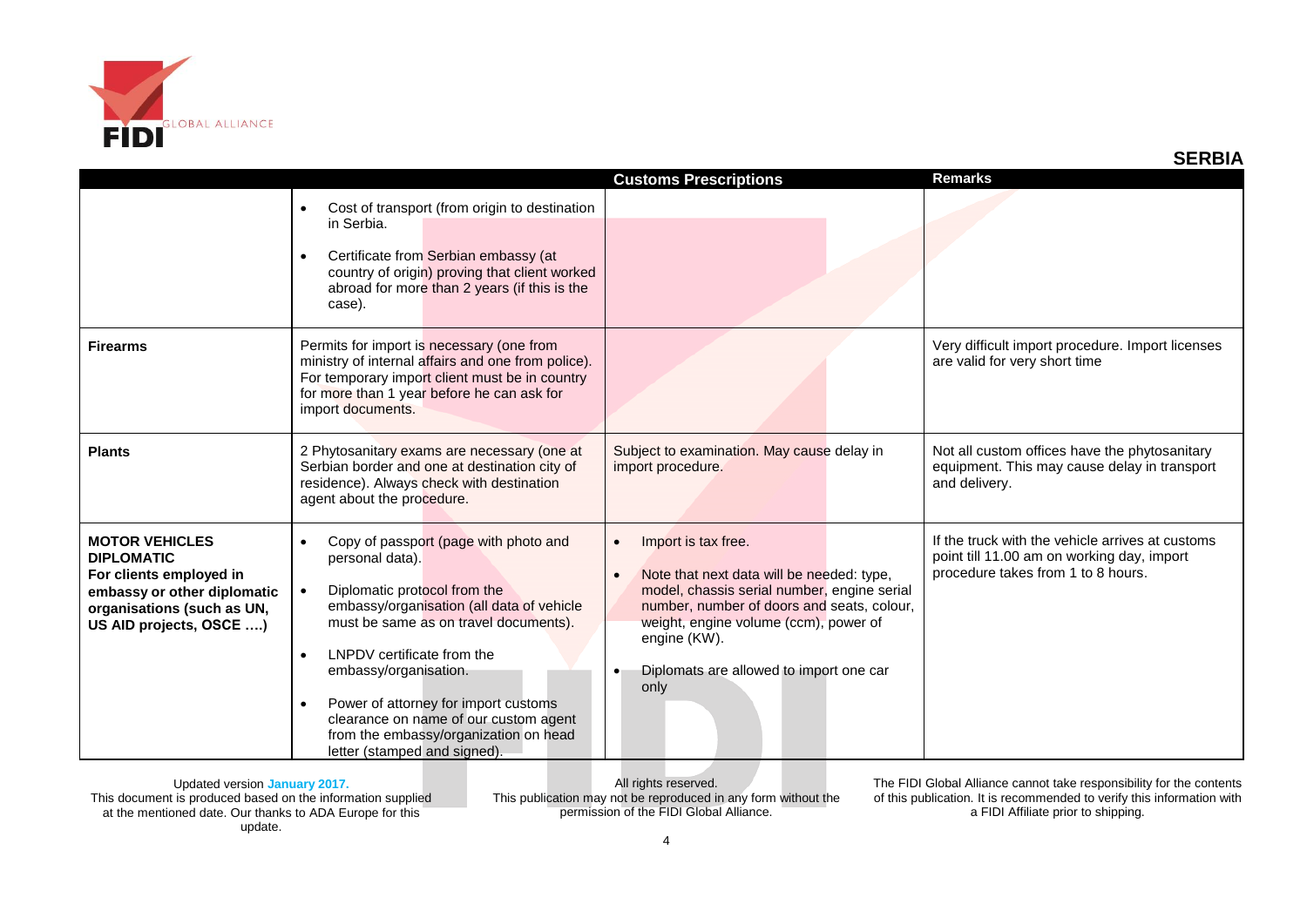

|                                                                                                         |                                                                                                                                                                                                                                                                                                                                                                                                                                                                                                                                                                                                                                                                                                                                                       | <b>Customs Prescriptions</b>                                                                                                                                                                                                                                                                                                                                                                                           | <b>Remarks</b>                                                                                                                                                                                                                                              |
|---------------------------------------------------------------------------------------------------------|-------------------------------------------------------------------------------------------------------------------------------------------------------------------------------------------------------------------------------------------------------------------------------------------------------------------------------------------------------------------------------------------------------------------------------------------------------------------------------------------------------------------------------------------------------------------------------------------------------------------------------------------------------------------------------------------------------------------------------------------------------|------------------------------------------------------------------------------------------------------------------------------------------------------------------------------------------------------------------------------------------------------------------------------------------------------------------------------------------------------------------------------------------------------------------------|-------------------------------------------------------------------------------------------------------------------------------------------------------------------------------------------------------------------------------------------------------------|
|                                                                                                         | Registration card.<br>$\bullet$                                                                                                                                                                                                                                                                                                                                                                                                                                                                                                                                                                                                                                                                                                                       |                                                                                                                                                                                                                                                                                                                                                                                                                        |                                                                                                                                                                                                                                                             |
| <b>MOTOR VEHICLES</b><br><b>TEMPORARY IMPORT</b><br>For foreign citizens<br>temporary working in Serbia | Copy of passport.<br>$\bullet$<br>Certificate from police station that client is<br>$\bullet$<br>allowed for import of vehicle which will be<br>obtained on base of business<br>visa/temporary residence (to obtain the<br>certificate, the temporary resident VISA<br>must be valid for more than 3 months).<br>Certificate from Serbian Business Register-<br>Agency attesting that client is not owner,<br>founder or legal representative of the<br>company in Serbia.<br>Power of attorney for import customs<br>$\bullet$<br>clearance on name of our custom agent<br>from clients' company (on company head<br>letter, signed and stamped).<br>Cost of transport (from origin to destination<br>$\bullet$<br>in Serbia).<br>Registration card. | Import is tax free but on temporary base.<br>$\bullet$<br>Destination agent would need to extend this<br>temporary import at least once per year<br>(each time client extend his working visa in<br>Serbia).<br>Please note that we need next data for car:<br>type, model, chassis serial number, engine<br>serial number, number of doors and seats,<br>colour, weight, engine volume (ccm), power<br>of engine (KW) | Car will be unloaded in customs warehouse.<br>Import procedure takes approx.5 working days.<br>Temporary import must be closed (when client<br>finally leave Serbia), car must be exported from<br>Serbia or client must pay taxes and duties in<br>Serbia. |
|                                                                                                         | Certificate that car engine is at least EUR<br>$\bullet$<br>III standard (delivered by Serbian<br>standardization institute) - this is<br>necessary to register the car after import is<br>finished.                                                                                                                                                                                                                                                                                                                                                                                                                                                                                                                                                  |                                                                                                                                                                                                                                                                                                                                                                                                                        |                                                                                                                                                                                                                                                             |

All rights reserved. This publication may not be reproduced in any form without the permission of the FIDI Global Alliance.

The FIDI Global Alliance cannot take responsibility for the contents of this publication. It is recommended to verify this information with a FIDI Affiliate prior to shipping.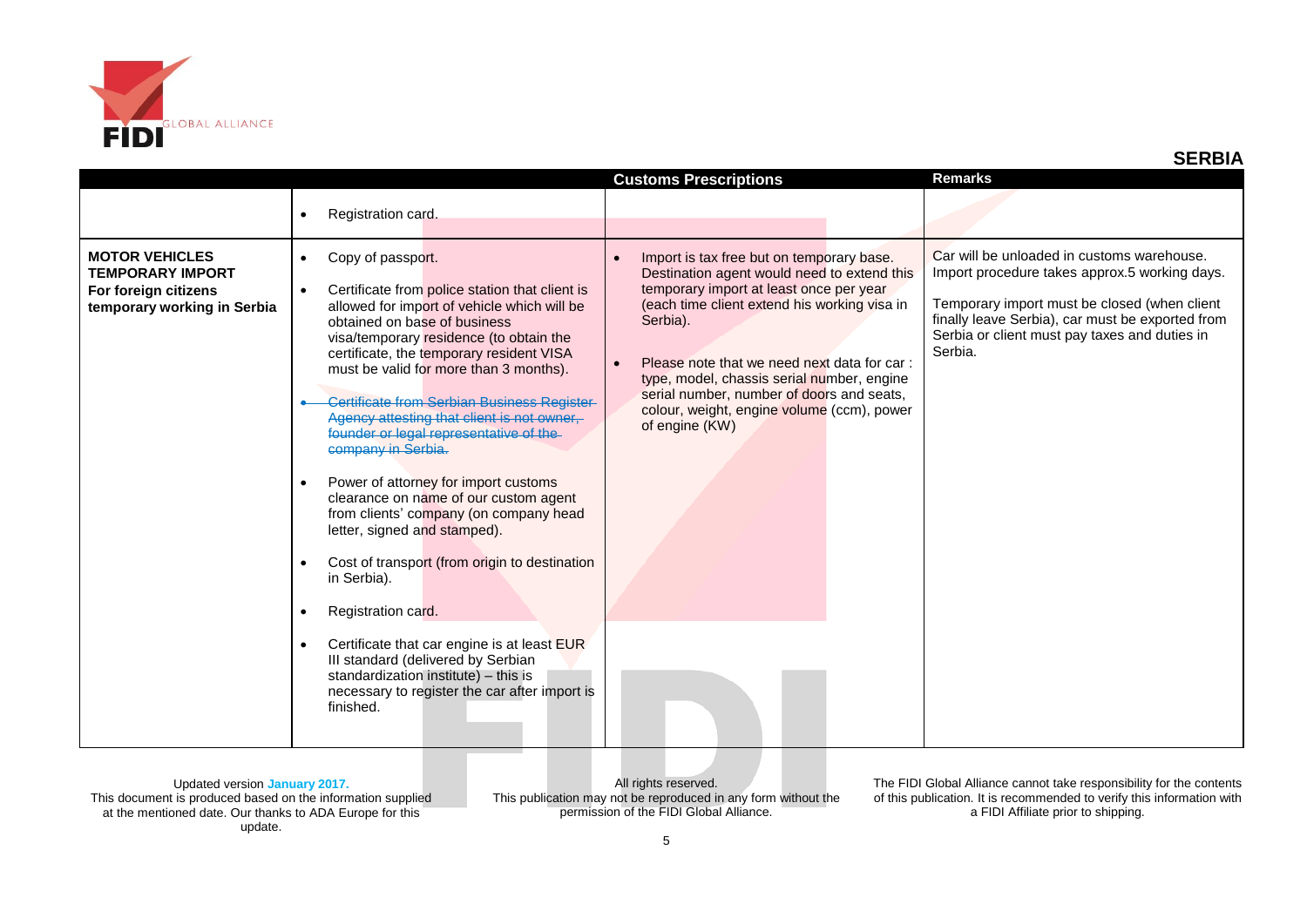

|                                                                      |                                                                                                                                                                                                                                                                                                                                                                                                                                                                                                                                                                                                                                                                                                                                                                                                      | <b>Customs Prescriptions</b>                                                                                                                                                                                                                                                                                         | <b>Remarks</b>                                                                                                                                                                                                                                |
|----------------------------------------------------------------------|------------------------------------------------------------------------------------------------------------------------------------------------------------------------------------------------------------------------------------------------------------------------------------------------------------------------------------------------------------------------------------------------------------------------------------------------------------------------------------------------------------------------------------------------------------------------------------------------------------------------------------------------------------------------------------------------------------------------------------------------------------------------------------------------------|----------------------------------------------------------------------------------------------------------------------------------------------------------------------------------------------------------------------------------------------------------------------------------------------------------------------|-----------------------------------------------------------------------------------------------------------------------------------------------------------------------------------------------------------------------------------------------|
|                                                                      | Certificate (COC Certificate) issued by<br>$\bullet$<br>manufacturer or car dealer confirming that<br>car engine is minimum EUR 3 standard.<br>Import Certificate issued by Serbian Traffic<br>$\bullet$<br>Safety Agency.                                                                                                                                                                                                                                                                                                                                                                                                                                                                                                                                                                           |                                                                                                                                                                                                                                                                                                                      |                                                                                                                                                                                                                                               |
| <b>MOTOR VEHICLES</b><br><b>RETURNING SERBIAN</b><br><b>CITIZENS</b> | Copy of passport.<br>$\bullet$<br>Copy of personal ID card (with the address<br>$\bullet$<br>where delivery should be).<br>Registration card.<br>$\bullet$<br>Invoice of the car.<br>$\bullet$<br>Certificate that car engine is at least EUR<br>$\bullet$<br>III standard (delivered by Serbian<br>standardization institute) - this is<br>necessary in order to register the car after<br>import is finished.<br>Cost of transport (from origin to destination<br>$\bullet$<br>in Serbia, we just need figure).<br>Power of attorney for import customs<br>$\bullet$<br>clearance on name of our custom agent<br>(client would sign this document).<br>Certificate (COC Certificate) issued by<br>$\bullet$<br>manufacturer or car dealer confirming that<br>car engine is minimum EUR 3 standard. | Taxable import. Client will have to pay taxes<br>and duties on value of the car and cost of<br>transport.<br>Please note that we need next data for car:<br>type, model, chassis serial number, engine<br>serial number, number of doors and seats,<br>colour, weight, engine volume (ccm), power<br>of engine (KW). | Import customs clearance usually take 5<br>working days.<br>Please note that customs have their own price<br>book of all car models in the world. The value<br>from this book will be applied in case that the<br>invoice show a lower price. |

All rights reserved. This publication may not be reproduced in any form without the permission of the FIDI Global Alliance.

The FIDI Global Alliance cannot take responsibility for the contents of this publication. It is recommended to verify this information with a FIDI Affiliate prior to shipping.